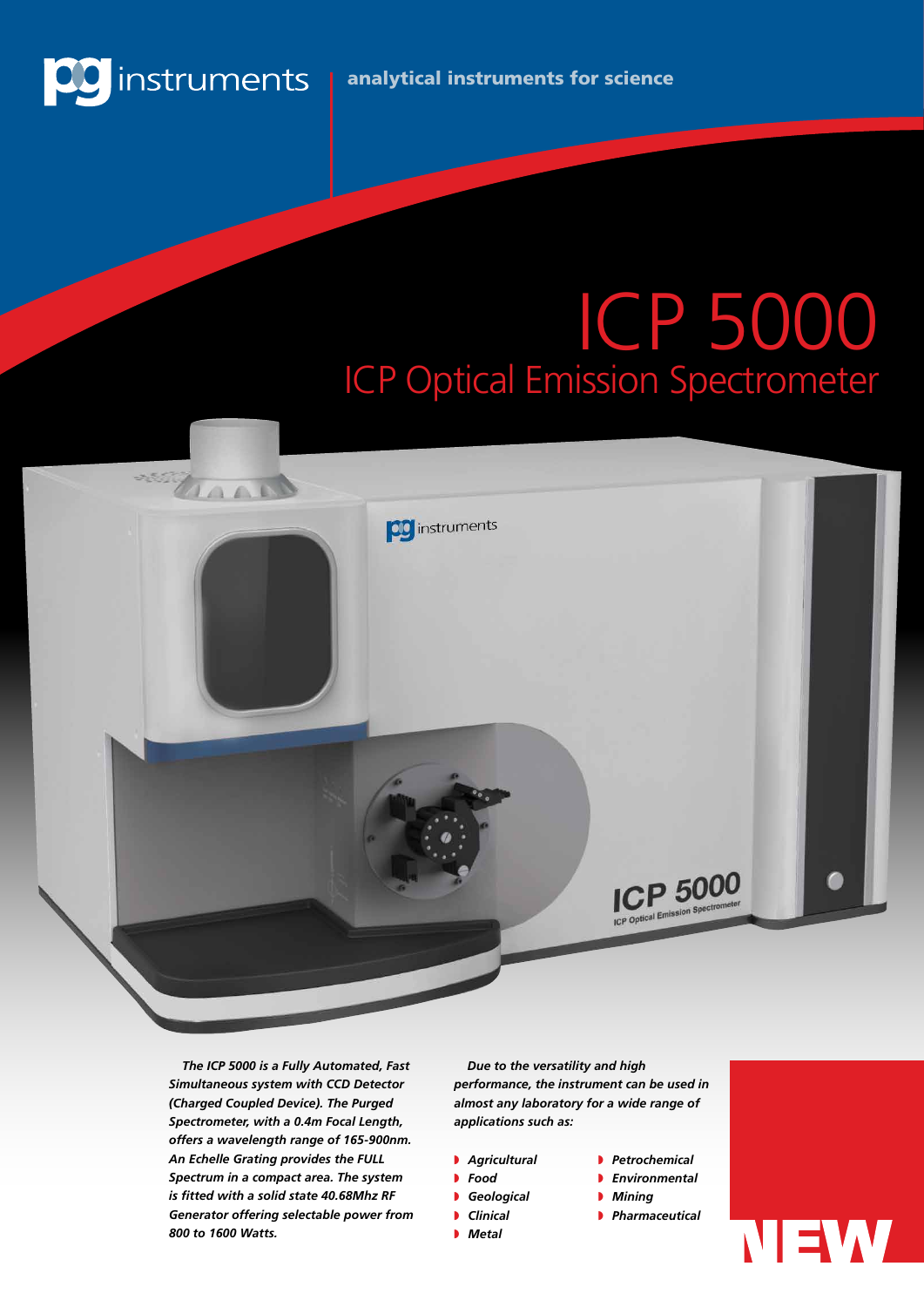## ICP 5000 Spectrometer

*PG Instruments – a leader in the development of first class scientific instruments – is pleased to introduce its brand new ICP 5000.*

*The ICP 5000 offers Low Detection limits with a wide analytical working range, enhanced stability and fast collection of quantitative and qualitative analytical data.* 

#### Features & Functions

#### **Optical System**

The Purged Spectrometer in the ICP 5000 has a focal length of 0.4m and a spectral wavelength range of 165 - 900nm. The Spectrometer has an Echelle grating and Prism Cross Dispersion System which allows the simultaneous display of all spectral lines in a single exposure and the analysis of the complete spectrum in a compact area. The thermally stabilised optical system is argon purged to allow the analysis of elements in the far UV.



*Basic Optical design of Spectrometer*



*Optical path of Spectrometer*

#### **Detection System**

The detection system is a CCD (Charged Coupled Device) 1024 x 1024 Pixels (CCD Pixel Size 24µm x 24µm). The high speed acquisition system provides for simultaneous Full-Spectrum reading and real-time single pixel sub-array monitoring allowing very fast analysis.



*CCD Detector*

#### **Excitation Source (Plasma)**

The 'on –board' Solid State RF Generator operates at a frequency of 40.68MHz and has a computer controlled forward power range of 800 - 1600 Watts with real time automatic tuning and stability better than 0.1%. The plasma ignition and generator output is fully monitored via ICP-Win Software.



*Inductively Coupled Argon Plasma*

#### **Sampling System**

The sample introduction system is via a multi-channel (4 channel) 12 roller peristaltic pump (controlled via the software). A Quartz Torch, cyclonic spray chamber and a concentric glass nebuliser are supplied as standard (Further options available on request).



*Standard Sample Introduction System*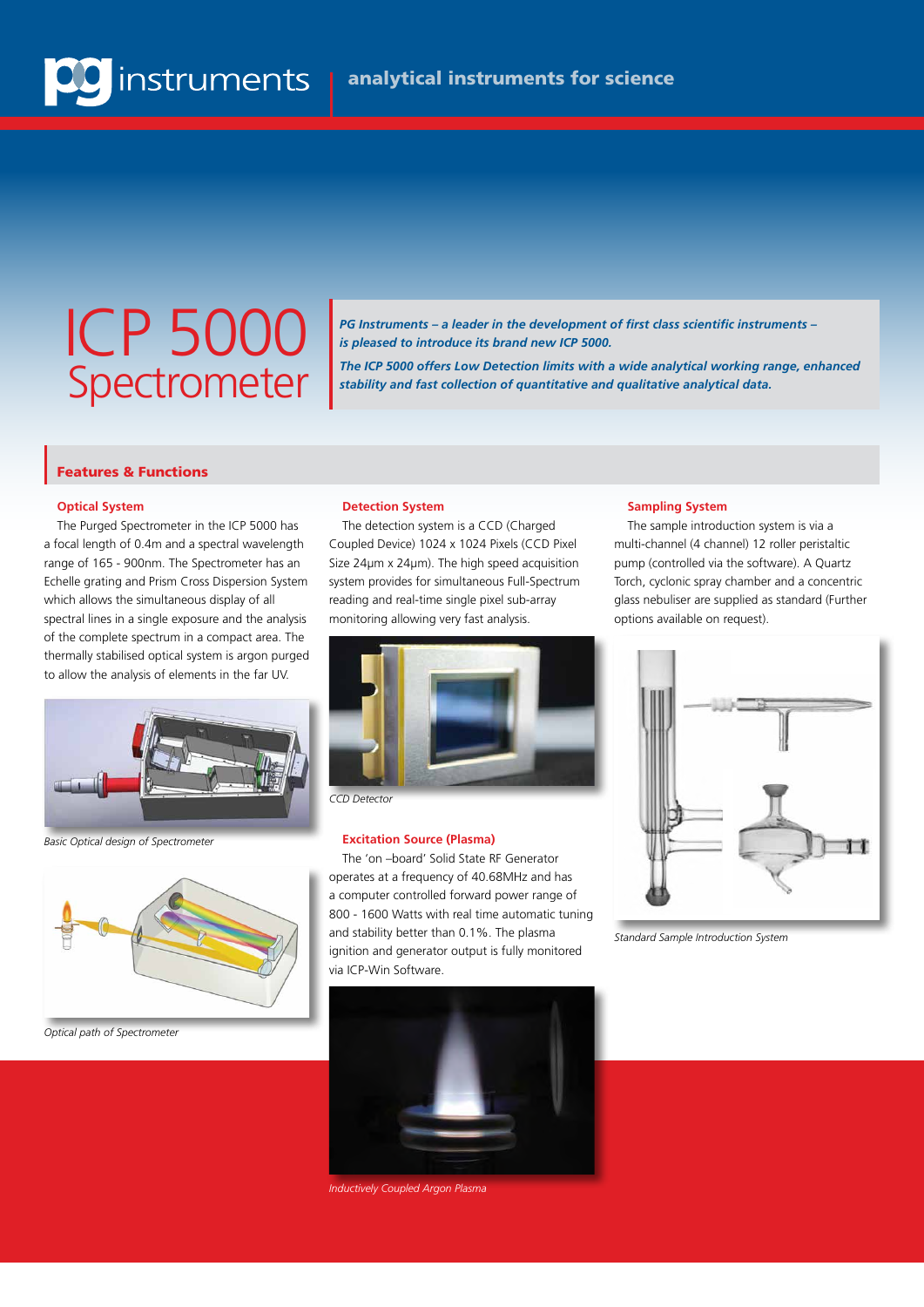



#### **Analysis Software**

日目

秃

 $rac{d\mathbf{r}}{d\mathbf{r}}$ 

0-201-116<br>0-201-316<br>0-201-616<br>0-211-016 \* \* \* \* \*

The ICP 5000 is fully computer controlled via user friendly ICP-Win Software. The multi– window and multi-method analysis program enables fast simultaneous measurements. The software has a built-in library of over 70,000 spectral lines showing inter-element corrections (IEC's) and interferences. Visual Background correction points are shown. The software allows the display of complete "Spectrograms" showing automatically and manually calibrated spectral lines.

*The Intelligent Spectrogram Calibration function provides a display of automatically and manually calibrated spectral lines.*



 $\frac{1.078}{1.078}$  $\begin{array}{r} 1398.845 \\ 1398.8492 \\ \end{array}$  $rac{1}{1.000}$  $\begin{array}{c} 1.039 \\ 0.014 \end{array}$  $rac{1}{2}$  $\frac{1.08}{1.08}$  $\frac{100}{100}$  $\begin{array}{r} 4560000 \\ 0.000000 \\ 0.0000000 \\ \end{array}$  $\frac{1}{100}$  $\frac{1}{100}$  $\begin{array}{r} 1/8.94 \\ \hline 193.96 \end{array}$  $\frac{1}{100}$  $\frac{1}{100}$  $\frac{m}{2m}\frac{\mu\pi}{2m}$  $\begin{array}{c} 1.001 \\ 1.004 \end{array}$ 

*The software library includes more than 70,000 spectral lines, enabling display of potential interfering elements and helping the user to select most usable spectral lines. The software supports analysis using the standard curve method and standard addition* 

*method and provides multiple data processing methods, including blank subtraction, internal standard corrections and interference corrections.*

 $\begin{array}{|c|c|c|c|c|} \hline \text{tan} & \text{cos} & \text{sin} \\ \hline \text{cos} & \text{cos} & \text{cos} \end{array}$